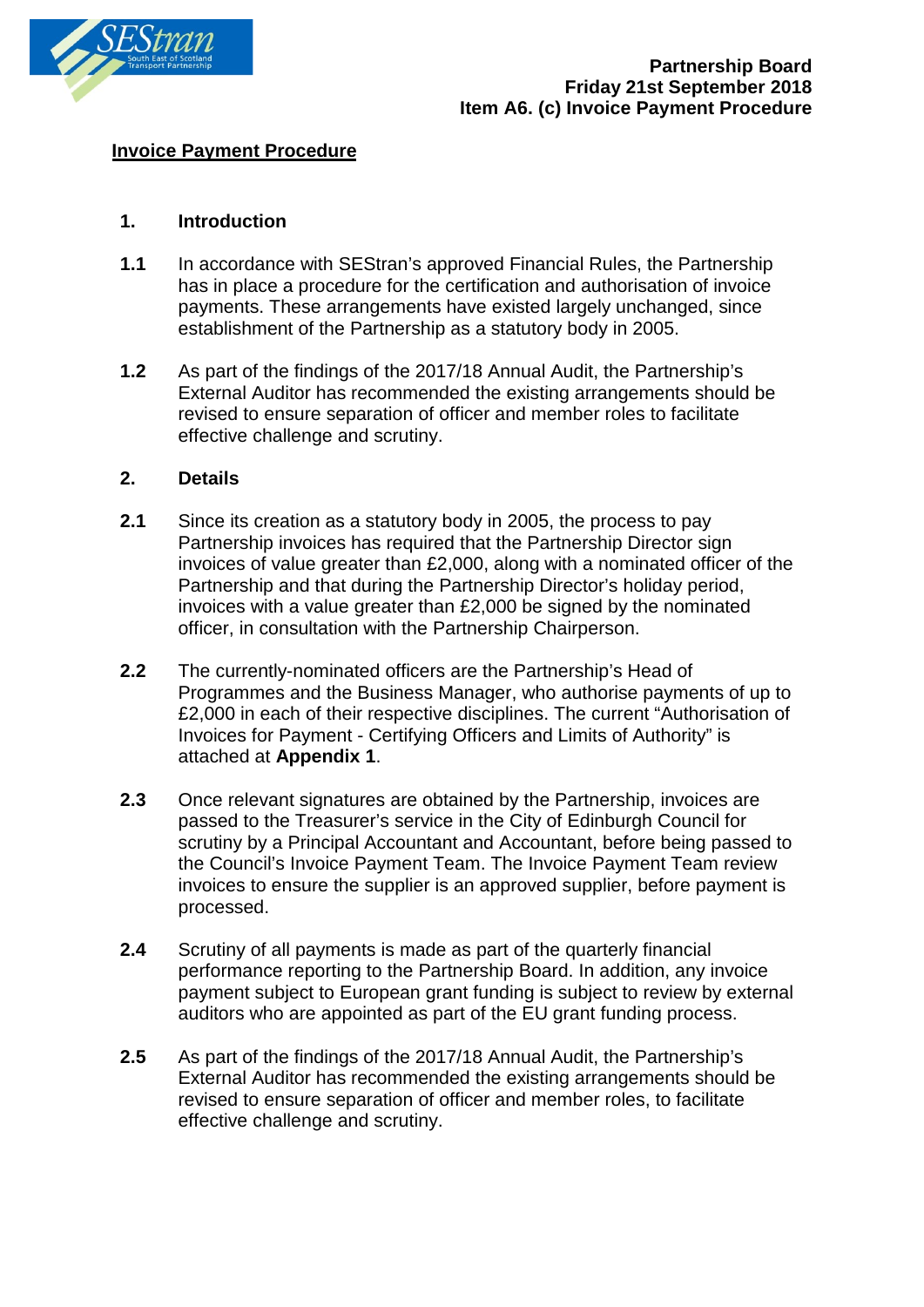- **2.6** To address the External Audit finding it is recommended that, where the Partnership Director is absent for a period of longer than one working week and an invoice with a value of more than £2,000 requires to be paid, the invoice be authorised for payment by the relevant budget manager – either the Programme Manager or Business Manager - and then counter-signed by the Business Manager or Programme Manager, respectively. It is also proposed that the invoice payment request be counter-signed by a Principal Accountant in the City of Edinburgh Council. The proposed amended "Authorisation of Invoices for Payment - Certifying Officers and Limits of Authority" is attached at **Appendix 2**.
- **2.7** During the Partnership Director's absence, invoice payment requests have been passed to the City of Edinburgh Council following the existing procedure. **Appendix 3** provides details of payments greater than £2,000 authorised during the period of the Partnership Director's absence.
- **2.8** In the External Auditor's Annual Report, it is noted that the External Auditor conducted audit testing over 2017/18 transactions, which were greater than £2,000 and were approved in consultation with the Chairperson. The Annual Audit Report confirms that these transactions were in the normal course of business for the Partnership.
- **2.9** The Partnership's Performance and Audit Committee reviewed the proposed Invoice Payment Procedure at its' meeting on 7th September 2018 and recommended approval of the Revised Procedure. The Chair of the Performance and Audit Committee will have an opportunity to report to the Board on any issues arising from the Performance and Audit Committee's consideration of the revised Procedure.

# **3. Recommendations**

**3.1** The Partnership is recommended to approve the amended "Authorisation of Invoices for Payment - Certifying Officers and Limits of Authority" as detailed in Appendix 2.

Hugh Dunn **Treasurer** 21st September 2018

**Appendix 1**: Existing "Authorisation of Invoices for Payment - Certifying Officers and Limits of Authority" **Appendix 2**: Amended "Authorisation of Invoices for Payment - Certifying Officers and Limits of Authority" form **Appendix 3**: 2017/18 and 2018/19 Payments of value greater than £2,000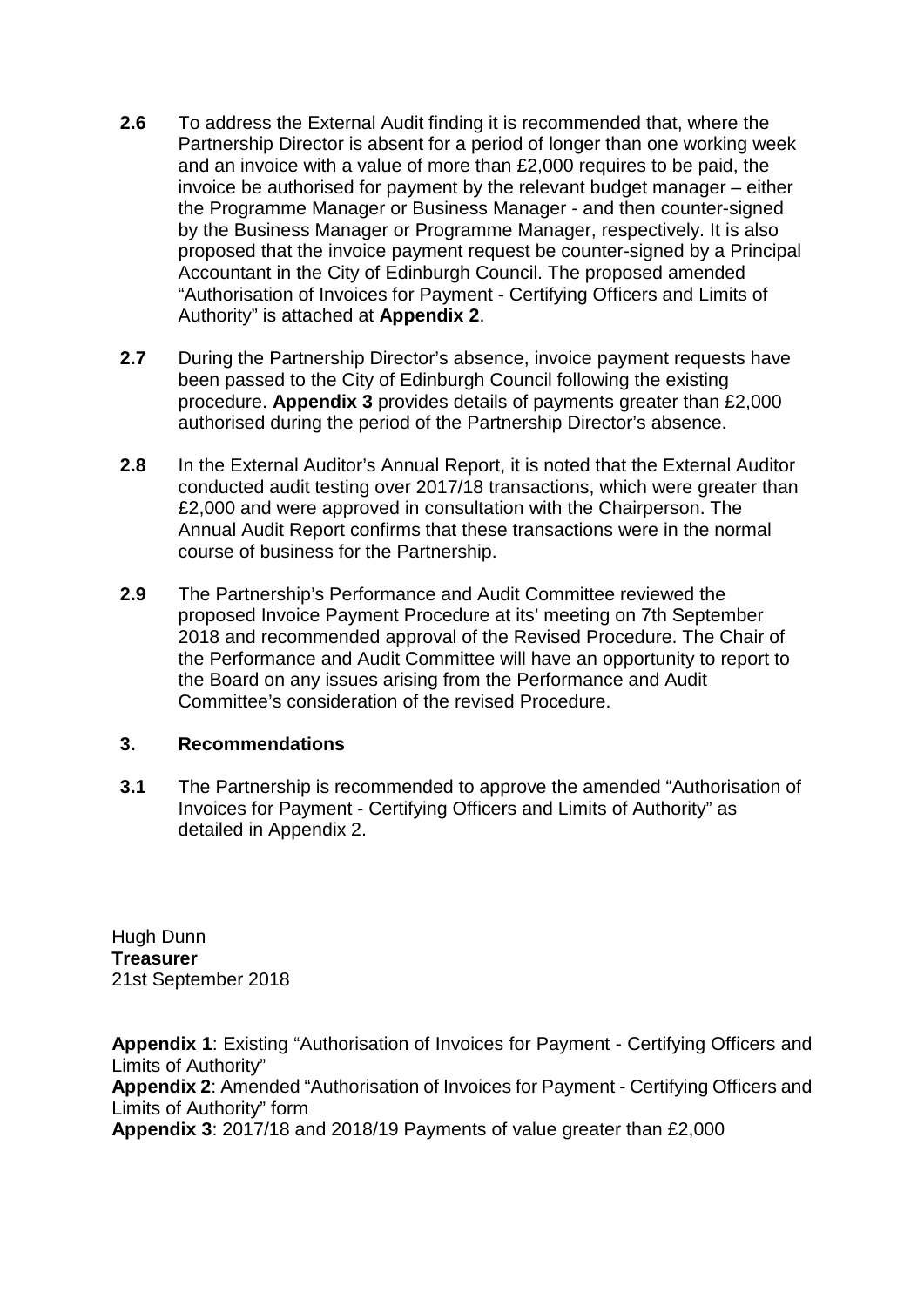| <b>Policy Implications</b>                | There are no policy implications arising as a result of<br>this report.              |
|-------------------------------------------|--------------------------------------------------------------------------------------|
| <b>Financial Implications</b>             | There are no financial implications arising as a result<br>of this report.           |
| <b>Race Equalities Implications</b>       | There are no race equality implications arising as a<br>result of this report.       |
| <b>Gender Equalities Implications</b>     | There are no gender equality implications arising as a<br>result of this report.     |
| <b>Disability Equalities Implications</b> | There are no disability equality implications arising as<br>a result of this report. |
| <b>Climate Change Implications</b>        | There are no climate change implications arising as a<br>result of this report.      |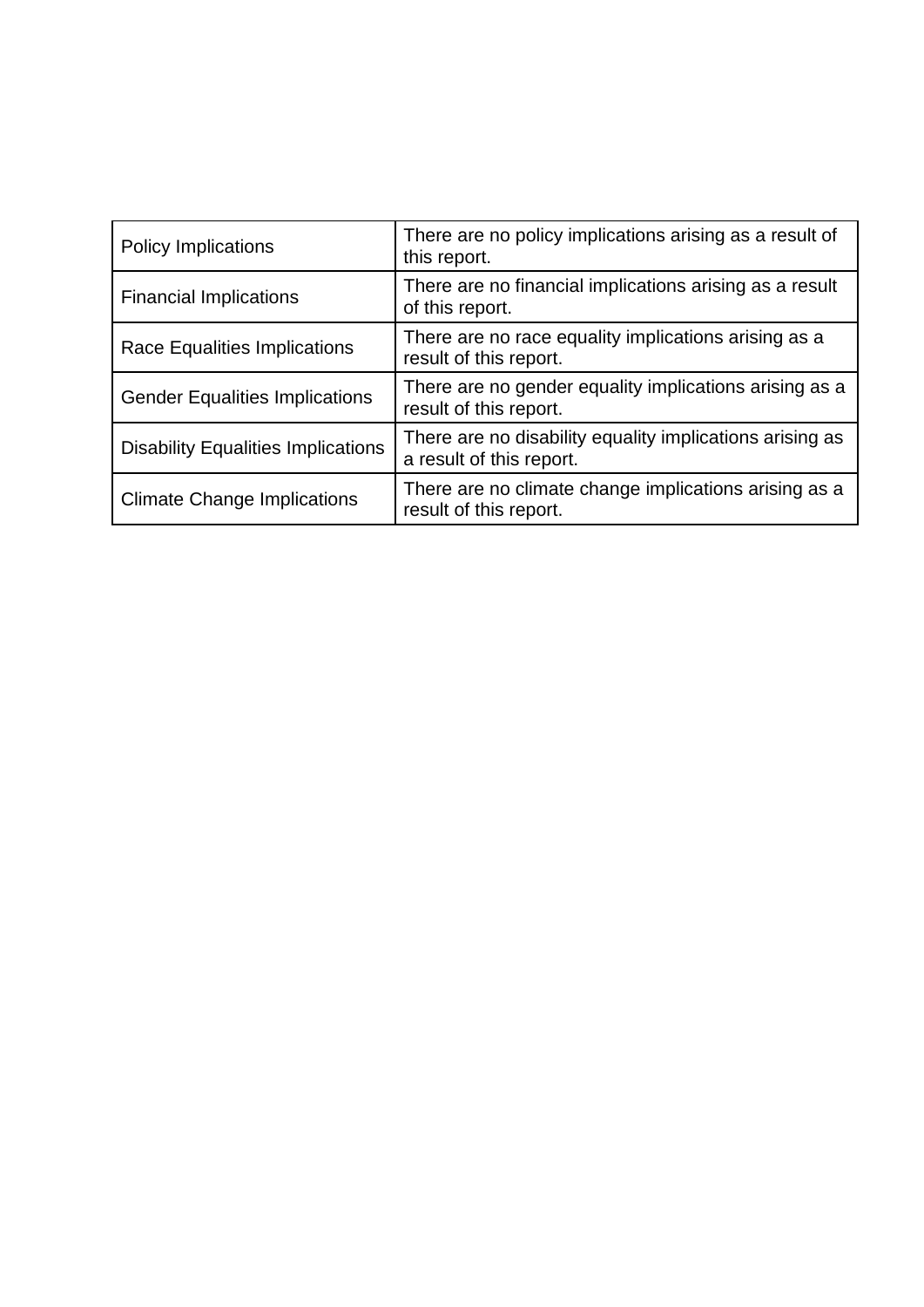

## **CURRENT - AUTHORISATION OF INVOICES FOR PAYMENT – CERTIFYING OFFICERS AND LIMITS OF AUTHORITY**

To: Iain Shaw Principal Accountant The City of Edinburgh Council Business Centre 2.5 Waverley Court 4 East Market Street **Edinburgh** EH8 8BG

In accordance with SEStran financial regulations, the following officers can authorise invoices on behalf of SEStran:

| <b>Name</b> | <b>Job Title</b>               | Limit of<br><b>Authority</b> | <b>Type of</b><br><b>Invoice</b> | <b>Specimen</b><br><b>Signature</b> |
|-------------|--------------------------------|------------------------------|----------------------------------|-------------------------------------|
|             | Partnership<br><b>Director</b> | No Limit                     | All                              |                                     |
|             | Head of<br>Programmes          | £2,000**                     | Project related                  |                                     |
|             | <b>Business</b><br>Manager     | £2,000*                      | Administration                   |                                     |

- \* During the Partnership Director's holiday period, can authorise administration type invoices valued £2,000 and above, in consultation with the Chair.
- \*\* During the Partnership Director's holiday period, can authorise project type invoices valued £2,000 and above, in consultation with the Chair.

**Signature of the Partnership Director……………………………………………………………**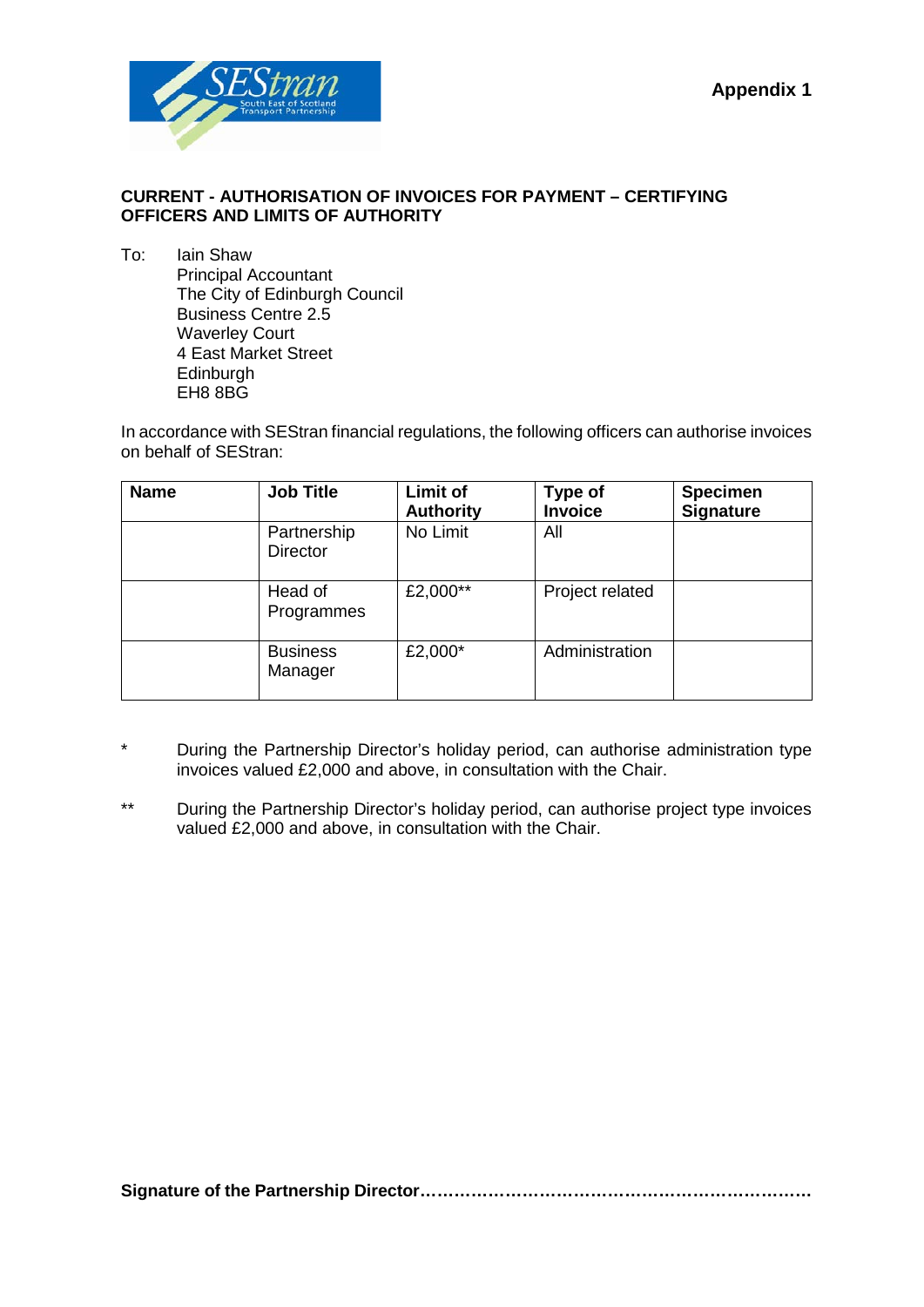

# **PROPOSED - AUTHORISATION OF INVOICES FOR PAYMENT – CERTIFYING OFFICERS AND LIMITS OF AUTHORITY**

To: Iain Shaw Principal Accountant The City of Edinburgh Council Business Centre 2.5 Waverley Court 4 East Market Street **Edinburgh** EH8 8BG

In accordance with SEStran financial regulations, the following officers can authorise invoices on behalf of SEStran:

| <b>Name</b> | <b>Job Title</b>               | <b>Limit of</b><br><b>Authority</b> | <b>Type of</b><br><b>Invoice</b> | <b>Specimen</b><br><b>Signature</b> |
|-------------|--------------------------------|-------------------------------------|----------------------------------|-------------------------------------|
|             | Partnership<br><b>Director</b> | No Limit                            | All                              |                                     |
|             | Head of<br>Programmes          | £2,000*                             | Project related                  |                                     |
|             | <b>Business</b><br>Manager     | £2,000**                            | Administration                   |                                     |

- When the Partnership Director is absent for a period of longer than one working week and an invoice with a value of more than £2,000 requires to be paid, the invoice can be authorised for payment by the Head of Programmes and counter-signed by the Business Manager.
- \*\* When the Partnership Director is absent for a period of longer than one working week and an invoice with a value of more than £2,000 requires to be paid, the invoice can be authorised for payment by the Business Manager and counter-signed by the Head of Programmes.

When the Partnership Director is absent for a period of longer than one working week and an invoice with a value more than £2,000 requires to be paid, the invoice payment request will be counter-signed by a Principal Accountant of the City of Edinburgh Council in addition to signatures required above by officers of the Partnership.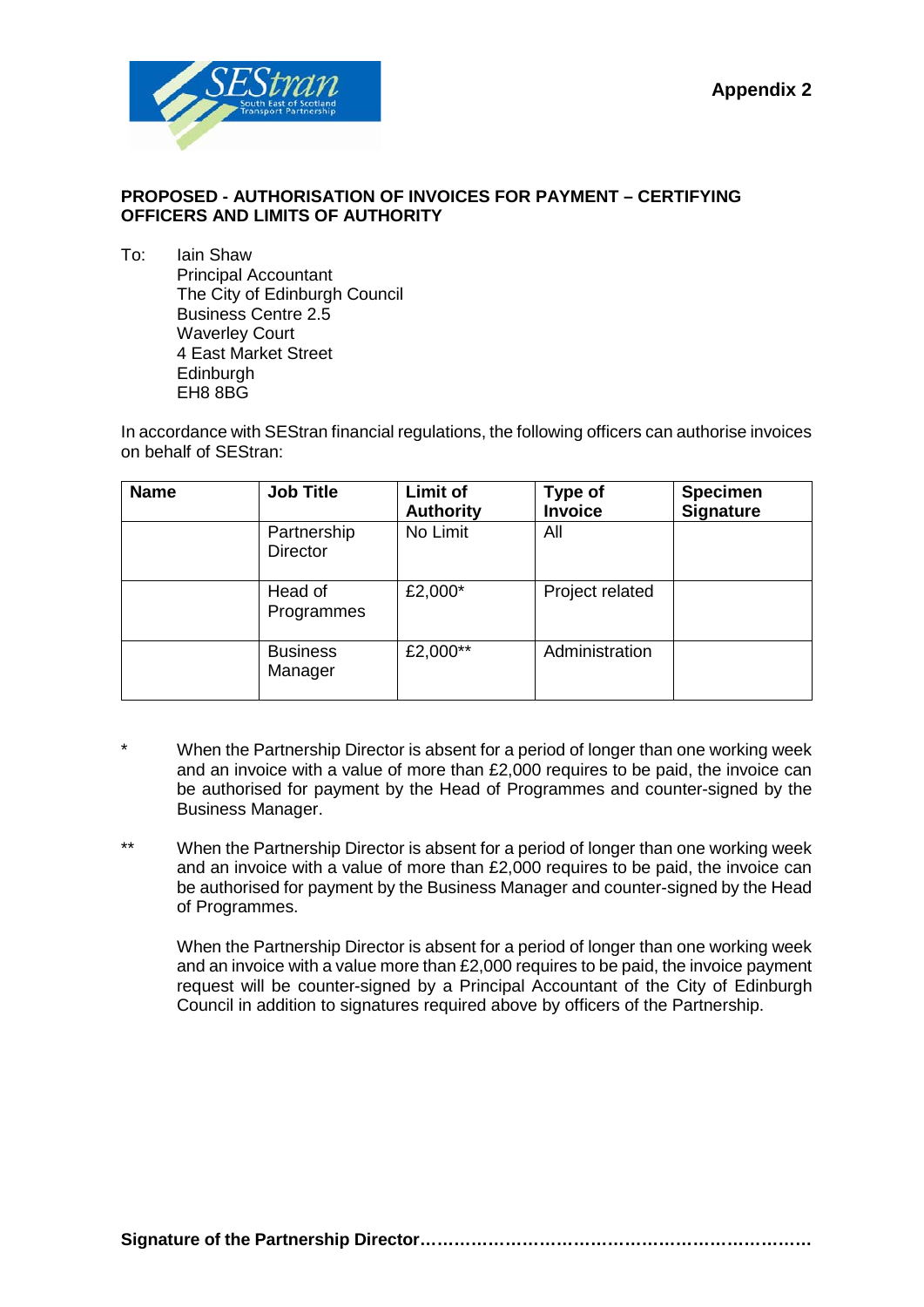



| 2017/18                    | Net (£)    | VAT (£)   | Gross $(E)$ |
|----------------------------|------------|-----------|-------------|
| <b>Mobius Networks</b>     | 4,366.80   | 873.36    | 5,240.16    |
| City of York Council       | 11,770.00  | 0.00      | 11,770.00   |
| <b>Systra Ltd</b>          | 10,005.00  | 2,001.00  | 12,006.00   |
| Ineo Systrans              | 169,230.93 | 33,846.19 | 203,077.12  |
| <b>Carplus Trust</b>       | 27,000.00  | 0.00      | 27,000.00   |
| <b>Carplus Trust</b>       | 20,000.00  | 4,000.00  | 24,000.00   |
| <b>Carplus Trust</b>       | 46,748.06  | 9,349.61  | 56,097.67   |
| <b>Ticketer</b>            | 24,675.00  | 4,935.00  | 29,610.00   |
| <b>Ticketer</b>            | 31,716.00  | 6,343.20  | 38,059.20   |
| <b>Ticketer</b>            | 121,850.00 | 24,370.00 | 146,220.00  |
| <b>Ticketer</b>            | 21,696.00  | 4,339.20  | 26,035.20   |
| <b>Ticketer</b>            | 4,874.00   | 974.80    | 5,848.80    |
| <b>Audit Scotland</b>      | 3,167.00   | 0.00      | 3,167.00    |
| <b>Mobius Networks</b>     | 4,364.90   | 872.98    | 5,237.88    |
| <b>STV Central Limited</b> | 3,462.33   | 692.47    | 4,154.80    |
| <b>STV Central Limited</b> | 3,462.33   | 692.47    | 4,154.80    |
| <b>STV Central Limited</b> | 3,462.33   | 692.47    | 4,154.80    |
| <b>STV Central Limited</b> | 3,462.33   | 692.47    | 4,154.80    |
| <b>STV Central Limited</b> | 3,462.33   | 692.47    | 4,154.80    |
| <b>Fife Council</b>        | 15,000.00  | 3,000.00  | 18,000.00   |
| <b>STV Central Limited</b> | 3,462.33   | 692.47    | 4,154.80    |
| <b>Scottish Government</b> | 3,738.98   | 0.00      | 3,738.98    |
| <b>WYG</b>                 | 11,357.61  | 2,271.52  | 13,629.13   |
| <b>Mobius Networks</b>     | 4,372.60   | 874.52    | 5,247.12    |
| <b>Fife Council</b>        | 3,363.11   | 672.62    | 4,035.73    |
| <b>STV Central Limited</b> | 3,462.33   | 692.47    | 4,154.80    |
| Anderson Strathern         | 2,097.20   | 419.44    | 2,516.64    |
| <b>Young Scot</b>          | 2,600.00   | 520.00    | 3,120.00    |
| Car Plus Bike Plus         | 12,246.00  | 2,449.20  | 14,695.20   |
| <b>Trapeze</b>             | 45,060.57  | 9,012.11  | 54,072.68   |
| <b>Mobius Networks</b>     | 4,374.00   | 874.80    | 5,248.80    |
| Links Design               | 2,399.00   | 479.80    | 2,878.80    |
| <b>WYG</b>                 | 3,021.00   | 604.20    | 3,625.20    |
| Sodexo Prestige            | 2,991.67   | 598.33    | 3,590.00    |
| <b>Scottish Government</b> | 3,738.98   | 0.00      | 3,738.98    |
| <b>Ineo Systrans</b>       | 56,410.31  | 11,282.06 | 67,692.37   |
| Trapeze                    | 2,600.00   | 520.00    | 3,120.00    |
| <b>Edinburgh College</b>   | 18,000.00  | 0.00      | 18,000.00   |
| <b>Midlothian Council</b>  | 25,000.00  | 0.00      | 25,000.00   |
| Queen Margaret University  | 10,640.00  | 0.00      | 10,640.00   |
| 2017/18 (continued)        | Net $(E)$  | VAT (£)   | Gross (£)   |
| <b>Carplus Bikeplus</b>    | 20,000.00  | 4,000.00  | 24,000.00   |

# **2017/18 and 2018/19 Payments of value greater than £2,000**